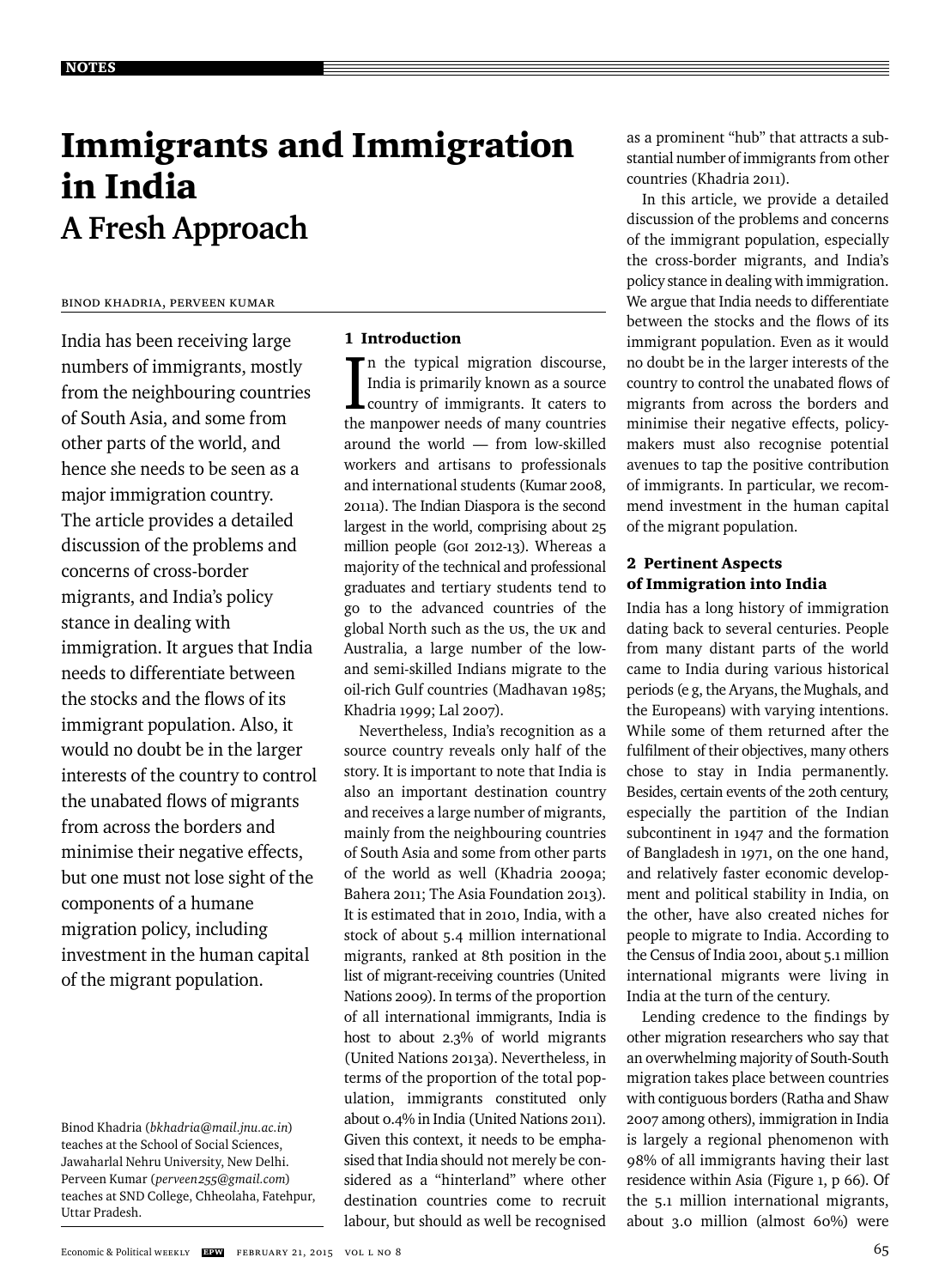

from Bangladesh, the largest source of international migrants in India (Census of India 2001).

It is to be noted that in 2010, with the stock of Bangladeshi immigrants in India rising to 3.3 million, the Bangladesh–India migration corridor was ranked fourth among the top international migration corridors in the world (World Bank 2011), and the first single-largest "bilateral stock" of international migrants residing in the global South (United Nations 2012). Pakistan (0.9 million) and Nepal (0.5 million), the two other neighbouring countries that share borders with India on two other sides, are also important source countries of international migrants (Census of India 2001). Other important Asian countries of origin include Sri Lanka, Myanmar, the United Arab Emirates and China (Table 1). After Asia, Africa is the second largest source region of immigrants in India. Other regions, viz, Europe, the Americas and Oceania together were the source of only about 1% of all international migrants in India.

Though the contribution of Indian emigrants, especially the professionals and knowledge workers and their eventual return, in the development of the host societies as well as in India has been fairly debated and documented (Bhagwati 1979; Khadria 1999, 2004; Kapur 2010), systematic understanding about the contribution of immigrants in India is rather scarce (Nandy 2005; Joseph and Narendran 2013). Nonetheless, it would be quite apt to mention that, besides adding to the social and cultural diversity, migrants have been contributing to the Indian economy by putting their hard labour in various roles, particularly in the informal sector as construction workers, domestic helps, cleaners, bar and restaurant workers, petty traders, and so on. Unfortunately, such contributions have not been assessed or measured cardinally in terms of their quantitative share in the gross domestic product (GDP) of the country, primarily because they are mostly in the informal sector where payments of wages and salaries are, as a norm, made through cash and unaccounted for transactions, and not through banking channels. There is therefore a need to facilitate evidence-based research and assessment of the immigrants' contribution in the destination country.

#### 3 Expectations and Experiences of International Migrants in India

An important dimension of intra-regional migration is the parity in terms of skill composition of the migrant population with the natives. It is largely found that a majority of the migrants moving from a developing country to another developing country belong to the low- or semi-skilled category whereas a majority of those moving from a developed country to another developed country are professionals (Kumar 2011b). Much of the South-South migration, therefore, is chiefly characterised by the presence of low- or semiskilled people and the North-North migration by the dominance of professionals and knowledge workers. For example, a majority of the "service workers" comprising low- or semi-skilled Indians go to the Gulf countries whereas the "knowledge workers" comprising the highly-skilled migrants and tertiary students from India prefer going to the developed countries such as the US, Canada, UK or Australia (Khadria 1999).

Similarly, a majority of the poor, low- or semi-skilled migrants from Bangladesh go to the countries of west Asia and India whereas the professionals and knowledge workers tend to migrate to the developed

| <b>Table 1: Stocks of Foreign Immigrants in India by Origin Country (Last Residence)</b> (2001) |  |
|-------------------------------------------------------------------------------------------------|--|
|-------------------------------------------------------------------------------------------------|--|

| Asia                        | No of Immigrants | Africa         | No of Immigrants |
|-----------------------------|------------------|----------------|------------------|
| Bangladesh                  | 30,84,826        | Kenya          | 2,777            |
| Pakistan                    | 9,97,106         | Nigeria        | 1,469            |
| Nepal                       | 5,96,696         | Zambia         | 764              |
| Sri Lanka                   | 1,49,300         | Uganda         | 694              |
| Myanmar                     | 49,086           | Mauritius      | 399              |
| <b>United Arab Emirates</b> | 29,823           | Elsewhere      | 58,473           |
| China                       | 23,721           | Europe         |                  |
| Saudi Arabia                | 16,395           | <b>UK</b>      | 8,461            |
| Malaysia                    | 13,946           | Germany        | 3,110            |
| Kuwait                      | 10,743           | France         | 1,819            |
| Afghanistan                 | 9,194            | Portugal       | 397              |
| <b>Bhutan</b>               | 8,337            | Flsewhere      | 15,005           |
| Singapore                   | 5,393            | Americas       |                  |
| Kazakhstan                  | 2,568            | <b>USA</b>     | 5,791            |
| Iran                        | 2,233            | Canada         | 2,782            |
| Indonesia                   | 1.140            | Elsewhere      | 17,236           |
| Japan                       | 1,042            | Oceania        |                  |
| Iraq                        | 860              | Australia      | 1,215            |
| Vietnam                     | 644              | Fiji           | 202              |
| Maldives                    | 293              | Elsewhere      | 5572             |
| Turkey                      | 176              |                |                  |
| Elsewhere                   | 25,735           | Unclassifiable | 54,116           |

Source: Census of India, 2001, Reproduced from Khadria (2009a).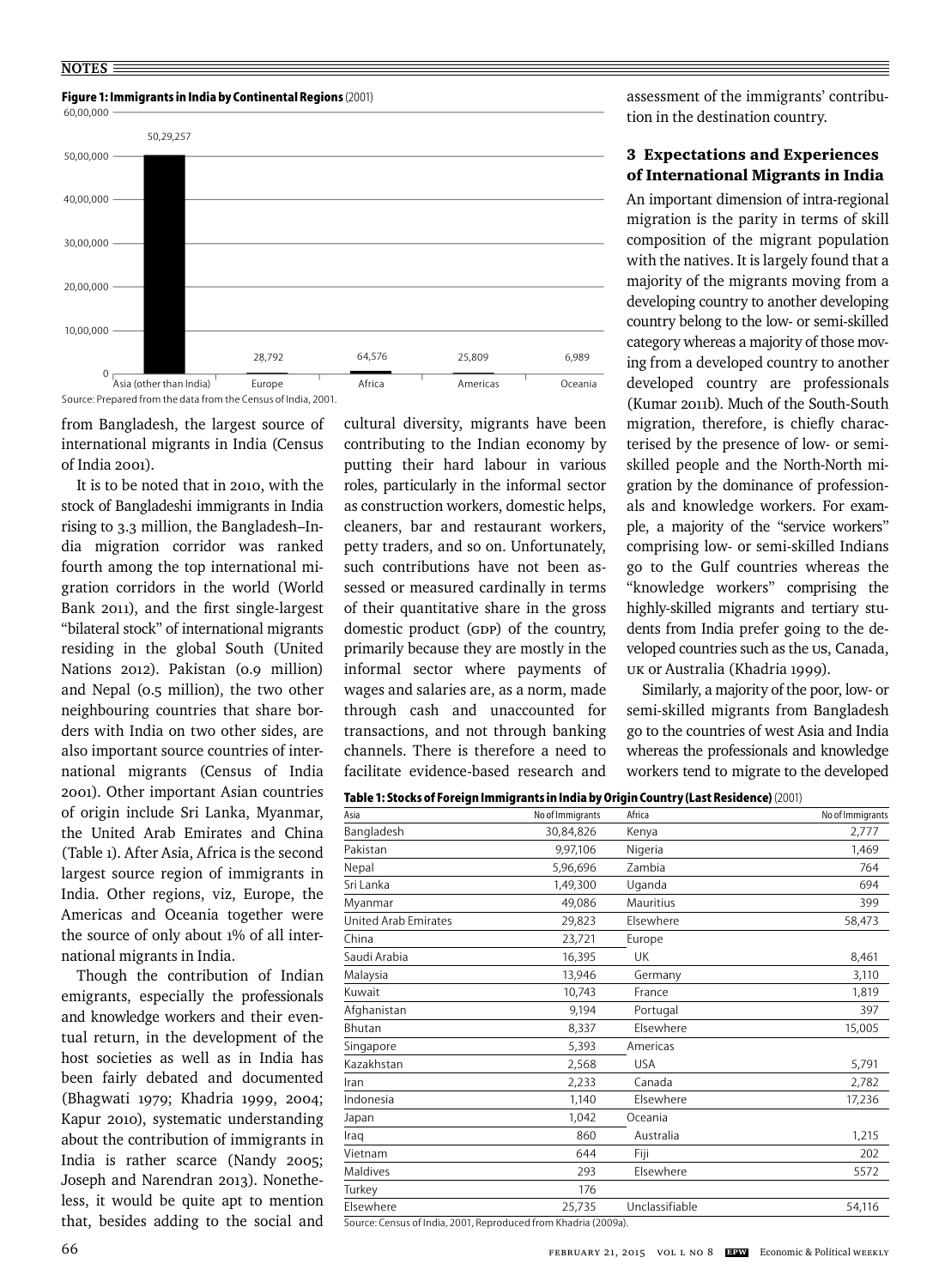countries of the global North (DFID 2007; Ray et al 2007; Khadria 2009a). Since a vast majority of immigrants in India comes from the neighbouring countries, which also belong to the global South, it is pertinent to ask what attracts these migrants to come to India. The present section therefore attempts to provide a brief overview of the expectations and experiences of migrants, especially the cross-border migrant population, coming into India.

### 3.1 Composition and Economic Engagement

Since all the major source countries of migrants to India are other developing countries, where, like in India, the majority of professionals and knowledge workers tend to migrate to the developed countries of the global North and the semi-skilled to the rich countries of the Gulf, only the low-skilled are left with the option of crossing over to neighbouring India (Joseph and Narendran 2013). Because of factors like a shared history, contiguous and largely porous borders, and cultural and linguistic affinities, a majority of the migrants who come to India are poor, downtrodden and those who cannot afford going to the so-called "greener pastures of the West" in the global North.

Having its genesis in the partition of the subcontinent in 1947 and later in 1971,

|                                |  | Table 2: Immigrants (By Country of Last Residence) in India |  |
|--------------------------------|--|-------------------------------------------------------------|--|
| hu Doncon for Misrotion (2001) |  |                                                             |  |

|                   | by Reason for Migration (2001) |                     |                                       |                     |  |  |  |  |
|-------------------|--------------------------------|---------------------|---------------------------------------|---------------------|--|--|--|--|
| Reason            | Gender                         | Asian<br>Immigrants | Immigrants<br>from Other<br>Countries | Total<br>Immigrants |  |  |  |  |
| Work/             | Persons                        | 4,34,702            | 17,530                                | 4,52,232            |  |  |  |  |
| employment        | Male                           | 3,85,521            | 15,382                                | 4,00,903            |  |  |  |  |
|                   | Female                         | 49,181              | 2,148                                 | 51,329              |  |  |  |  |
| <b>Business</b>   | Persons                        | 57,217              | 1,819                                 | 59,036              |  |  |  |  |
|                   | Male                           | 49,072              | 1,524                                 | 50,596              |  |  |  |  |
|                   | Female                         | 8,145               | 295                                   | 8.440               |  |  |  |  |
| Education         | Persons                        | 37,443              | 4,501                                 | 41,944              |  |  |  |  |
|                   | Male                           | 29,529              | 2,838                                 | 32,367              |  |  |  |  |
|                   | Female                         | 7,914               | 1,663                                 | 9,577               |  |  |  |  |
| Marriage          | Persons                        | 5,95,606            | 40,733                                | 6,36,339            |  |  |  |  |
|                   | Male                           | 14,926              | 591                                   | 15,517              |  |  |  |  |
|                   | Female                         | 5,80,680            | 40,142                                | 6,20,822            |  |  |  |  |
| Moved after birth | Persons                        | 25,902              | 4,230                                 | 30,132              |  |  |  |  |
|                   | Male                           | 15,835              | 2,353                                 | 18,188              |  |  |  |  |
|                   | Female                         | 10,067              | 1,877                                 | 11,944              |  |  |  |  |
| Moved with        | Persons                        | 20,30,978           | 28,336                                | 20,59,314           |  |  |  |  |
| household         | Male                           | 9,91,607            | 11,062                                | 10,02,669           |  |  |  |  |
|                   | Female                         | 10,39,371           | 17,274                                | 10,56,645           |  |  |  |  |
| Other reasons     | Persons                        | 18,47,409           | 29,017                                | 18,76,426           |  |  |  |  |
|                   | Male                           | 11,47,999           | 15,675                                | 11,63,674           |  |  |  |  |
|                   | Female                         | 6,99,410            | 13,342                                | 7,12,752            |  |  |  |  |

Source: Census of India (2001); reproduced from Khadria (2009a).

earlier waves of immigration into India were fuelled by communal tension, social strife and political turmoil. For example, in 1971 when fatalities ensued in the wake of the Mukti Bahini's War of Liberation for secession from Pakistan, at least 10 million Bangladeshis migrated to West Bengal in India. The majority of those migrants were those fleeing persecution  $-$  rape, murder, forced conversion, and so on (Ghosh 2012). Though in the decades to follow, the reasons for migration were fairly diverse and economic and political factors as well as social networking emerged as the main forces propelling the migrants to enter India, there were both push and pull factors at work. These were shrinking employment opportunities in the domestic economy, rapid population growth and poor living and working conditions at home in Bangladesh on the push side, and expanding economic opportunities, better chances of livelihood (Sammadar 1999; Hazarika 2002; Samuels et al 2011) and a thriving democracy in India on the pull side. According to the Census of India 2001, the largest majority of male Asian immigrants cross the Indian border in order to get employment whereas a majority of female migrants came for marriage (Table 2).

The demand for labour in India during the last few decades has attracted people

from the neighbouring countries, primarily Bangladesh and Nepal. Poor economic conditions in the countries of origin and lack of employment opportunities, lack of livelihood options, severe financial crunch and inability to repay loans taken back home are important factors that push them across the Indian border (Bahera 2011; Samuels et al 2011; Siddiqui 2013). Whereas a majority of the Nepali immigrants are Hindu and not irregular (because they do not require any official travel document to come to India), a majority of the Bangladeshi immigrants are Muslims and undocumented. The Census of India (2001) recorded over half a million Nepalese living in India; other estimates suggest that their numbers could be about 1 million (GON 2004). A majority of Nepali migrants find jobs in India easily and are employed mainly as restaurant and bar workers, watchmen, factory workers, house servants or as seasonal labourers (Bhattarai 2007).

Unlike Bangladeshi migration, Nepali migration is more akin to internal migration between the states of India, and therefore often seasonal, involving to-and-fro circular migration which facilitates home visits, return migration and re-migration. A majority of the Bangladeshi migrants are also low-skilled and semi-skilled; they generally find work as casual labourers in the informal sector, often as domestic workers, construction labourers, rickshawpullers and ragpickers (Naujoks 2009) in the Indian metropolitan and other cities or as agricultural labourers in rural and semi-urban areas of various Indian states.

# 3.2 Problems Faced by the Immigrants

As discussed, immigrants cross the border to get employment in India and secure a better livelihood for themselves as well as for their families. However, they do not always find the reality matching their expectations. There are many who reach their destinations successfully and find jobs and shelter, and are able to make both ends meet. But for many others, particularly the women migrants, migration is a traumatic experience.

Several studies have pointed out that cross-border migrants often face harassment, are exploited by brokers, paid irregularly and sometimes substantially less than what they are promised by the employers, and are often ill-treated by the border security forces (Bhattarai 2007; The Asia Foundation 2013). Quite often, women migrants face violence and are exploited physically, sexually and economically. Few of the migrants are aware of their rights and most have no knowledge or very limited knowledge about them. Their problems get further accentuated due to their undefined, mostly illegal status in India.

We highlight the following problems faced by the migrants at source, during transit and at the destination after arriving in India:

**(i) Harassment and Exploitation at the Border**: For a majority of the migrants,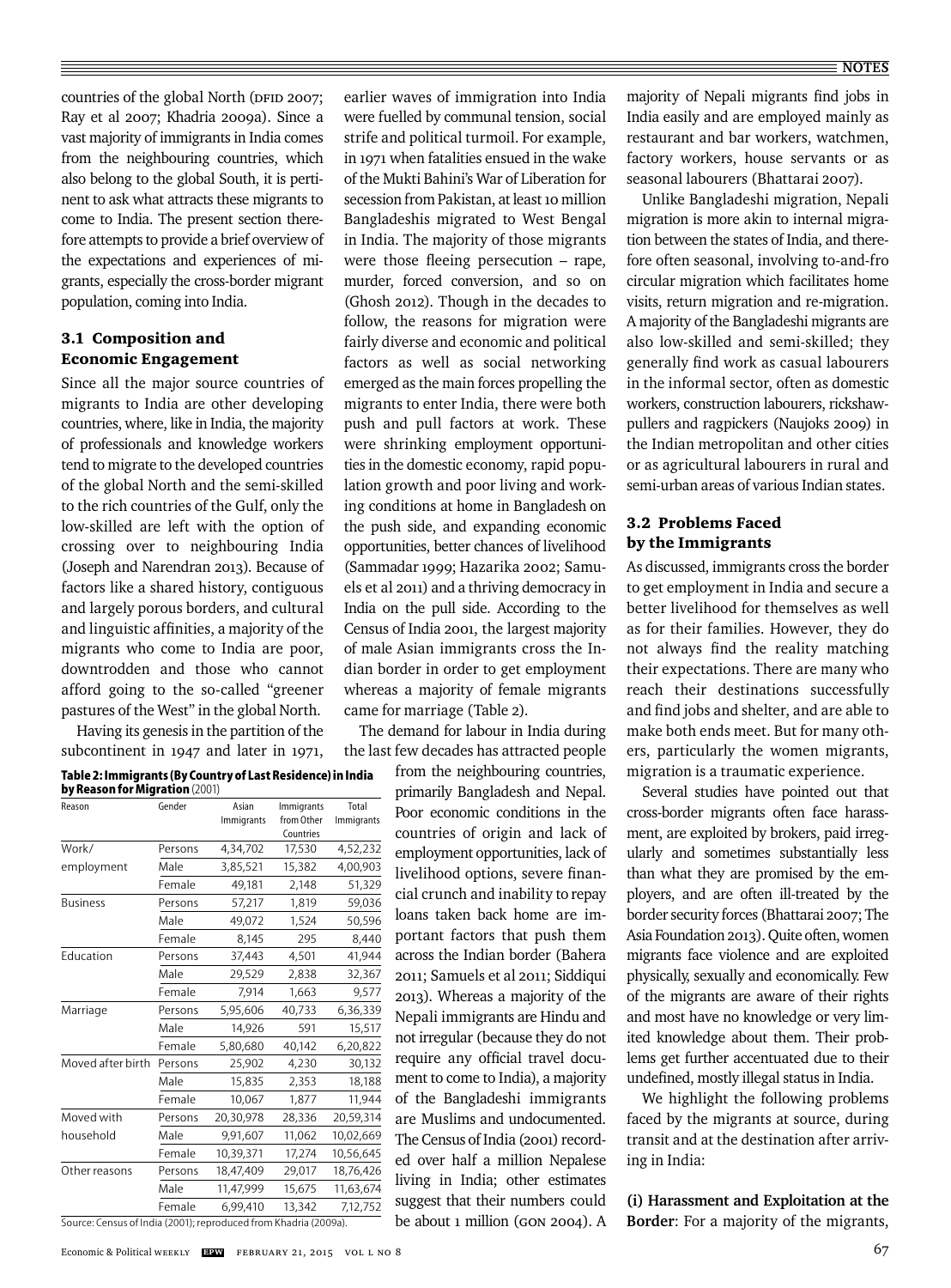#### **NOTES**

particularly the Bangladeshis, crossing the border is usually a painful experience. In order to get a passage, many migrants pay money to brokers and border police. Women are asked for sexual favours. It is alleged quite often that many migrants cross the border unofficially usually by paying considerable sums of money to agents or brokers or border agents to ensure quick and safe passage (Datta et al 2008; Mehdi 2010). Sometimes these intermediaries snatch away money from the migrants who are returning home. Some migrants also face violence and even death. According to a report by Human Rights Watch, 347 Bangladeshis and 164 Indians were killed along the border since 2006 (Human Rights Watch 2010).

**(ii) Problems of Identity:** A majority of immigrants in India do not possess any proof of identity of their country of origin, not to speak of the destination country. The problem is further complicated when the source countries, like Bangladesh, deny that they are their citizens (Ramachandran 2005; Nandy 2005). In addition, similarity of culture, language and customs of migrants with people in the bordering states of India make detection of foreign workers in host communities difficult. There are many migrants living in India for years who have no papers to prove their identity. Due to the lack of identity proof, these migrants perpetually remain deprived of access to basic minimum needs like housing, education, health and other essential services.

**(iii) Physical Harassment, Sexual Abuse**  and Trafficking: Cross-border migrants, especially women, are vulnerable to physical torture and, quite often, sexual abuse. Women migrants often face harassment and sexual assault by the police and border authorities, and some of them eventually end up in prostitution (Nandy 2005). These women were vulnerable at different stages in their lives. It is also important to note that Bangladeshi men were not averse to marrying these women even as sex workers as they could be "utilized as an income source".

**(iv) Vulnerable to Fatal Diseases Like HIV/AIDS and to Social Discrimination:** 

Migration increases the risk of being vulnerable to fatal diseases. Besides getting emaciated and losing their jobs, migrants usually face stigma and social discrimination. For example, in Nepal, the HIV epidemic is concentrated among particular sections of the population such as sex workers, transgender people, and migrants. HIV/AIDS is much prevalent among the needle-sharing drug users and sex workers in Nepal who migrate or are trafficked to Mumbai (IRIN 2011). In case of Bangladeshi migrants, several studies found that there is a link between mobility to India and HIV vulnerability (UNDP 2004; GOB 2011).

#### **(v) Illiteracy and Lack of Education:**

Children of migrant workers are not always enrolled in schools, as often migrants do not stay at one place for long and keep changing their place of work. Though many migrants want to send their children to school, they face problems at the time of admissions due to lack of documents like address proof and birth certificate. This has serious repercussions not only for the migrants and their families but also for the host society. For example, the children of undocumented migrants too remain undocumented if their parents are not able to manage the required certificates. They are denied access to school and thus the cycle of deprivation continues ad infinitum.

**(vi) Exploitation and Exclusion:** Due to the lack of identity proof on the one hand and being employed in the informal sector of the economy on the other, the majority of migrants are excluded from the mainstream of the economic system. When they fail to open a bank account they have no option but to keep their savings in the form of cash with themselves or rely on their employers to keep some part of their wages and pay them only when they want to visit their homes, or when they send remittances to their homes with the help of brokers or middlemen. Apart from the loss of guaranteed interest, they face the risks of theft, misplacement, misappropriation, and so on. Transfer of cash boosts corruption and criminal activities. In many cases, migrants try to carry the cash with them when they visit their home. Many a time their cash is snatched away by the border police and they are left with no money.

**(vii)Violation of Human Rights:** Migrants are not always treated with dignity, especially when they happen to be undocumented and cross the border through illegal channels. Often the employers, who manage to arrange government ID cards for their irregular immigrant employees, keep the ID cards with themselves. It has been observed widely that, especially in case of women employed as domestic servants, migrants are not allowed to take leave from their jobs even if they fall ill or want to visit their homes. They are discriminated against not only at the workplace but also in the residential community by the landlords. For example, the landlords charge more rent from the migrants than they do from the natives for the same type of accommodation, and sometimes they are not even provided basic amenities such as electricity and water. The migrants rarely complain about such ill-treatment to the police for fear of being caught and deported.

# 4 India's Policy Stance on International Migration

India's policy stance is skewed in relation to its treatment of the issues relating to immigration of foreigners into India. During the last two or three decades, India has shown a consistent enchantment towards Indian emigrant professionals, especially those going to the developed countries and has been celebrating their success stories back home. The Indian government usually keeps a close eye on the developments and fluctuations that occur in the migration stances of the developed countries of the global North and raises concerns with respect to those policy developments that might affect the interest of Indian migrants negatively. Immigration policy changes in the US, the UK and elsewhere, where Indians constitute significant stocks and flows, frequently draw the attention of the Indian government, media, business and industry. Changes in the H1B visa regimes in the US, and visa caps on skilled migrants from non-EU countries in the UK are live examples of this concern. Several bilateral agreements have been signed and many more are in the pipeline between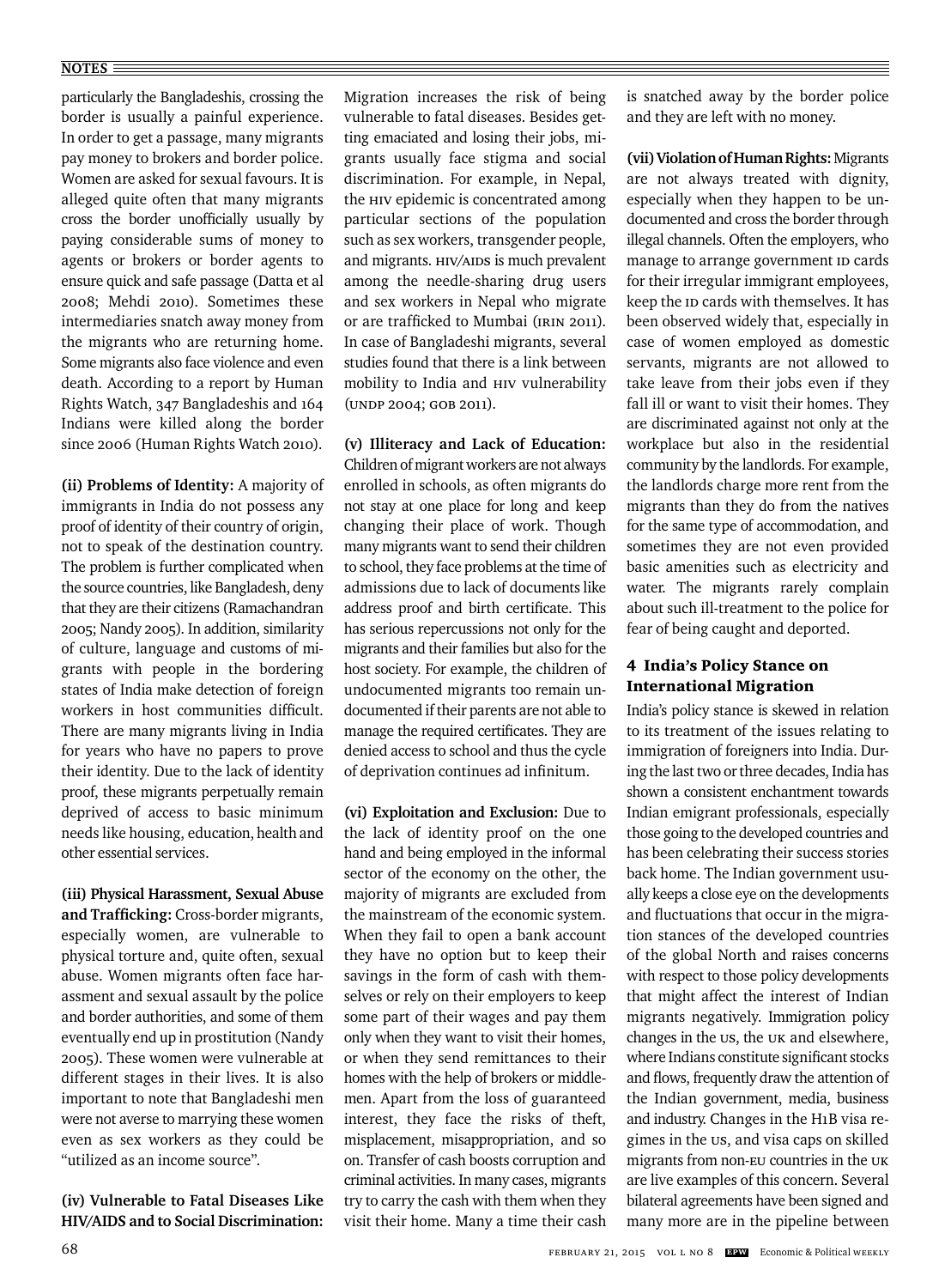India and the destination countries in continental Europe regarding the protection of the rights of the Indian citizens there, e g, portability of social security benefits to India when they return home (Khadria 2008).In return, these European countries seek assurance that irregular migration from India into their territories would be minimised.

India is also quite proactive in protecting Indian migrants living in the Gulf countries. For example, the issuing of ECR (emigration check required) passports has been a proactive measure of the Indian government to safeguard the low-skilled and uneducated migrants from exploitation in the destination countries in the Gulf, although it has remained controversial due to loopholes allowing for abuse and corruption. In fact, over time, Indian Gulf migration policy has undergone paradigm shifts — from protection of Indian migrants to their welfare, and further, to their participation in development in India (Khadria 2010).

In sharp contrast, India lacks a comprehensive policy framework on immigration issues despite being known to be a preferred destination for a large number of migrants from various countries and particularly from its neighbours in the north and the east, viz, Nepal and Bangladesh. Rather than having a well- crafted immigration policy, India deals with immigrationrelated issues in a perfunctory manner. Since, a majority of immigrants in India come from the neighbouring countries who share many attributes of the local population, there is widespread apprehension in official and policy circles in India that immigrants will "acquire a work permit and then eventually a ration card which entitles the family to all kinds of pro-poor schemes" (IOM 2005). Despite creating tension in some parts of the society and becoming "a focal point of debate among the policy makers, academics and defence circles in India" (Joseph and Narendran 2013), immigration has failed to generate a healthy debate, not to speak of an amicable policy stance.

#### 5 The Way Forward

The above discussion reveals that migrants come to India with the expectation of better economic opportunities and a better

life ahead, and to fulfil these expectations they take several obvious and some unforeseen risks. Whereas migration to India has brought solace to some, there are many for whom the migration journey has been fraught with exploitation, discrimination and sufferings, sometimes life-shattering experiences. Khadria (2007; 2009b) has argued that India, as a major source country of migrants in the world, should involve the destination countries in "Equitable Adversary Analysis" (EAA)<sup>1</sup> while dealing with the issues of its emigrants as expatriates abroad for appropriately recognising their contribution in the host country's economy, society and the polity, and ask for safeguards against the vulnerabilities and protection of their interests in the destination countries in exchange.

We think that there is a strong case to argue and emphasise that when it comes to India dealing with the immigration issue and immigrants in India, and in particular, cross-border immigrants coming from the two neighbouring countries, viz, Nepal and Bangladesh, policymakers and the government need to apply the same standards that it would expect from any other country while dealing with the issues of Indian migrants in that country. Being the destination country in this case, India would be in a bargaining role-reversal position to set this up as a model code of conduct before the countries of the global North as the destination of its own emigrants. Below, we delineate a number of points that India needs to take into account while dealing with the sensitive issue of immigration into the country, both in the larger interests of the migrant population and its own credibility as a responsible welfare state in an increasingly globalised world.

**(i) Effective Control and Regulation at the International Border:** Immigrants are widely perceived as a threat in India. The primary reason for this apathetical-at-best and hostile-at-worst attitude towards immigrants is the unabated flow of undocumented migrants through the long and porous border. The first, and the foremost, requirement is to put an effective control on the undocumented migration and create options for legal migration. In order to minimise the flows of undocumented migration, certain entry points could be

identified at some specific places along the border, through bilateral agreement, allowing the people to cross the international border with documented permission. Besides, the use of force must not be allowed to take life under any circumstances but only to protect it.

**(ii) Collection of Data and Issuing of Identity Cards to Migrants:** It is true that a large number of migrants are living in various parts of the country without any documentation. They live both in urban and rural areas and across the states and are employed in various sectors of the economy though mostly in the informal. However, they are not registered or counted anywhere in the national database records. Issuing of identity cards to these migrants and maintaining a database on them would help not only in the identification of the extent of their presence in the country but also help the governments — both central and states — to put forth before the international community the case for hosting such huge numbers of migrants. It would also provide these migrants some proof of residential identity which could be used for various authentication purposes, excepting to claim Indian citizenship.

**(iii) Avoid Forced Deportation:** It is well known that India has become a haven for a large number of migrants from the neighbouring countries who cross the border illegally, usually with the help of brokers and middlemen. Many of them are caught at the borders and some in the cities. Some of them have also been deported by the police. Not all of them are accepted back by their country of origin (Nandy 2005). These migrants are rendered stateless in the no man's land near the border. This is pathetic and inhuman. Bilateral agreements between India and the source countries need to be formalised regarding the acceptance of these migrants deported by India. Also, forced deportation should be resorted to only as the very last option.

**(iv) Recognise the Contribution of the Migrant Population at the Destination:**  Though the presence of the migrant population is much talked about in India, discourses on their contribution are scarce. Since migrants are mainly engaged in the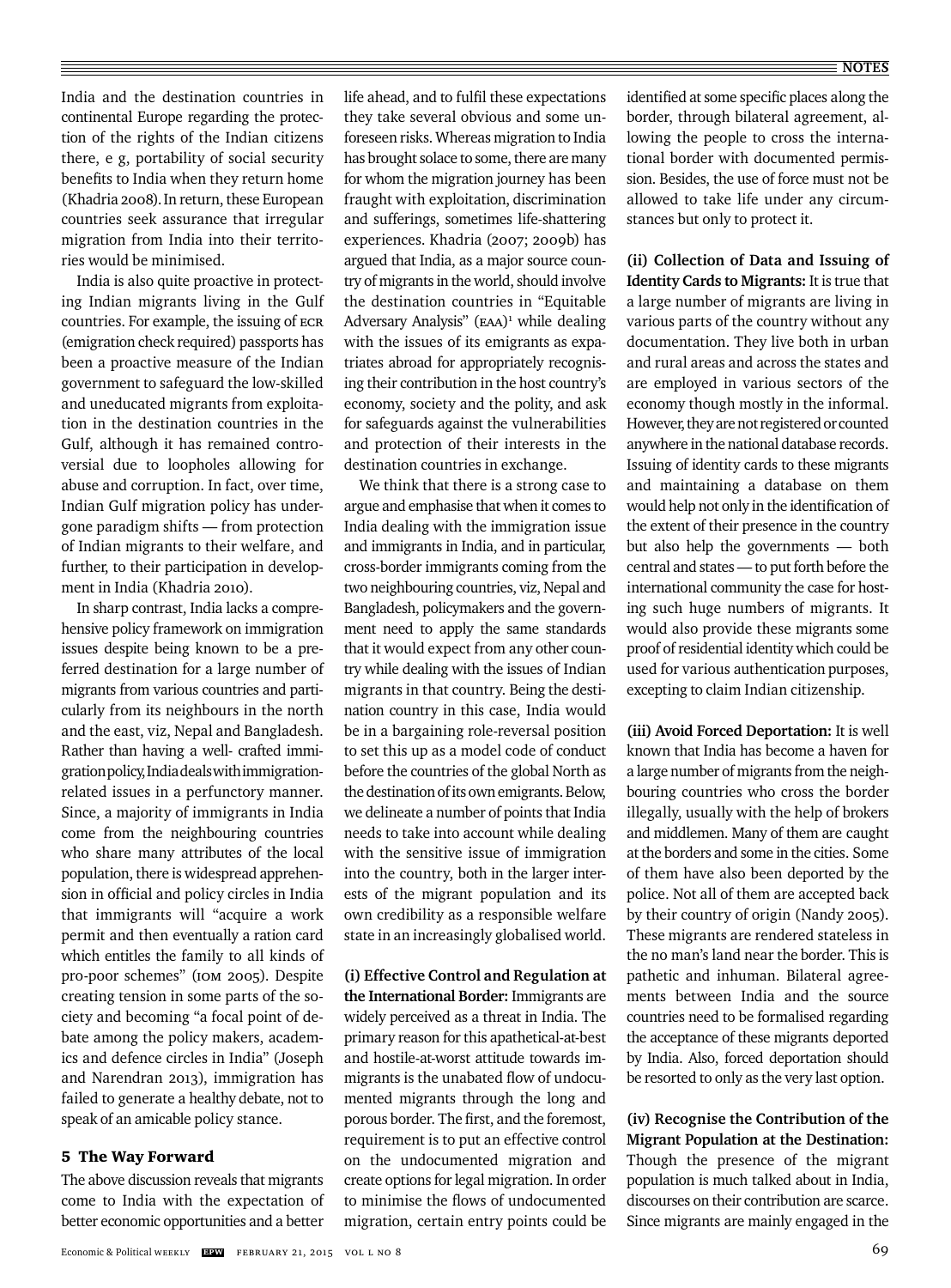#### **NOTES**

informal sector, their contribution in the country's gross domestic product is largely ignored. Extensive research therefore needs to be carried out regarding the economic and social contribution of migrants in India as well as in their countries of origin. Besides, there is a need to carry out awareness campaigns to highlight their positive roles and deconstruct the negative perception about the migrants among the local populace and public authorities, especially by highlighting the fact that these migrants often engage in 3-D jobs — "dirty, difficult and dangerous"  $-$  that the locals normally do not undertake.

**(v) Ratify Relevant UN Conventions Related to International Migration:** The United Nations and international agencies like the International Labour Organization have come up with various instruments and conventions from time to time to protect the rights of migrants and secure a dignified place for them in the society. However, a large number of countries, including India, Bangladesh and Pakistan, have shown reluctance to ratify these conventions, mainly due to reasons such as ethno-religious conflicts and politicisation of migration (Piper and Iredale 2003). India is one of them. It should ratify the United Nations Convention on the Protection of the Rights of All Migrant Workers and Members of their Families (2003), the Domestic Workers Convention (2011) as well as other important conventions without delay.

**(vi) Intensify Discourses and Cooperation on Migration Through Regional and International Organisations:** India, as well as all the major source countries of migrants, holds the membership of a number of regional organisations like the South Asian Association for Regional Cooperation (SAARC). However, migration does not get adequate attention in SAARC deliberations, primarily because it is considered a politically sensitive issue. India and other member countries need to use the SAARC platform to discuss migrationrelated concerns more intensely. Besides, other regional and international consultative processes dedicated to the issue of migration, such as the Colombo Process, could also be utilised by India and other countries to intensify discourses on migration-related issues and identify the areas of cooperation such as the root causes of migration at the source, living conditions in the source countries and at the destination, facilitating the transfer of remittances through legal channels, issues of trafficking and protecting migrants' basic human rights in both the countries.

**(vii) Capacity Building in the Source Countries Through Investment in Human Capital:** Since a large part of migration is induced due to the lack of employment opportunities and predominance of extreme poverty in the source countries, it may be in the larger interest of India to extend its support in employment generation and alleviation of poverty in the source countries. Though India has been providing considerable financial and technical assistance to neighbouring countries like Nepal and Bhutan, being a leading country in South Asia, it is expected to assume greater responsibilities in the development of the region. Investment in education and health in the source countries would be beneficial for both India and the source countries. Whereas it would improve the well-being of the people in the source countries, thereby easing the pressure of migration and enabling better management of migrants' resources, it could have significantly positive implications for demographic composition and the labour market in India.

**(viii) Entitle Migrants and Their Children to Education and Health:** It is true that contemporary migration discourses increasingly focus on the linkages between migration and development. However, the contribution of the immigrant population in the development of India could not attract much attention despite the fact that quite a large number of these immigrants are engaged in various economic activities and contribute to the enhancement of the country's GDP (Khadria 2012a). There is a need to entitle the migrants and their children to education and health to enhance their welfare and give them a life of dignity. This would be equally, if not more, important for reasons of uplifting the average productivity of labour in India, both indigenous and expatriate.

#### 6 Concluding Observations

Notwithstanding their large stocks in the country, it would be impossible to wish away immigrants, including the irregular immigrants, whether one likes it or not. Apart from the difficulty of not being able to distinguish between a citizen and an illegal immigrant, the fact remains that they have lived in this country for decades, often over two generations, and will continue to stay. The flows too cannot be reversed, but can at most be minimised and replaced by optimum levels of legal immigration. As a destination country it would be in India's self-interest to nurture the adopted stocks of cross-border immigrants by investing in their potential human capital – their health and education, not distinguishing between legitimate citizens and illegitimate expatriates.

In other words, economic integration rather than deportation must be the mantra of the immigration policy objective. This would help in the optimisation of human capital formation in India and maximisation of the contribution of immigrants to India's GDP — both resulting in higher average productivity of the pan-Indian labour force - an efficiency, not charity or philanthropy-based, rationale. The bottomline, therefore, for India would be to derive a lesson from the basic dictum of self-interest that the father of economics, Adam Smith (1776), gave the world as the basic driver of individual human activity some two and a half centuries ago, and apply it in crafting an innovative cross-border immigration policy.

In so doing, India must learn from major immigration countries like the United Sates where the new immigration law of 2013 is poised to legalise large numbers of illegal Mexican immigrants as American citizens. The high-point of this legislation lies in the fact that this step is considered to be in consonance with securing the sovereignty of the United States rather than compromising it.<sup>2</sup> India can thus lead in setting an example of fresh thinking for policy innovation in adapting this dictum of self-interest as the driver of collective state activity in dealing with its cross-border immigrants — for the rest of the developing world to follow.

Source countries like Nepal and Bangladesh must also play their respective